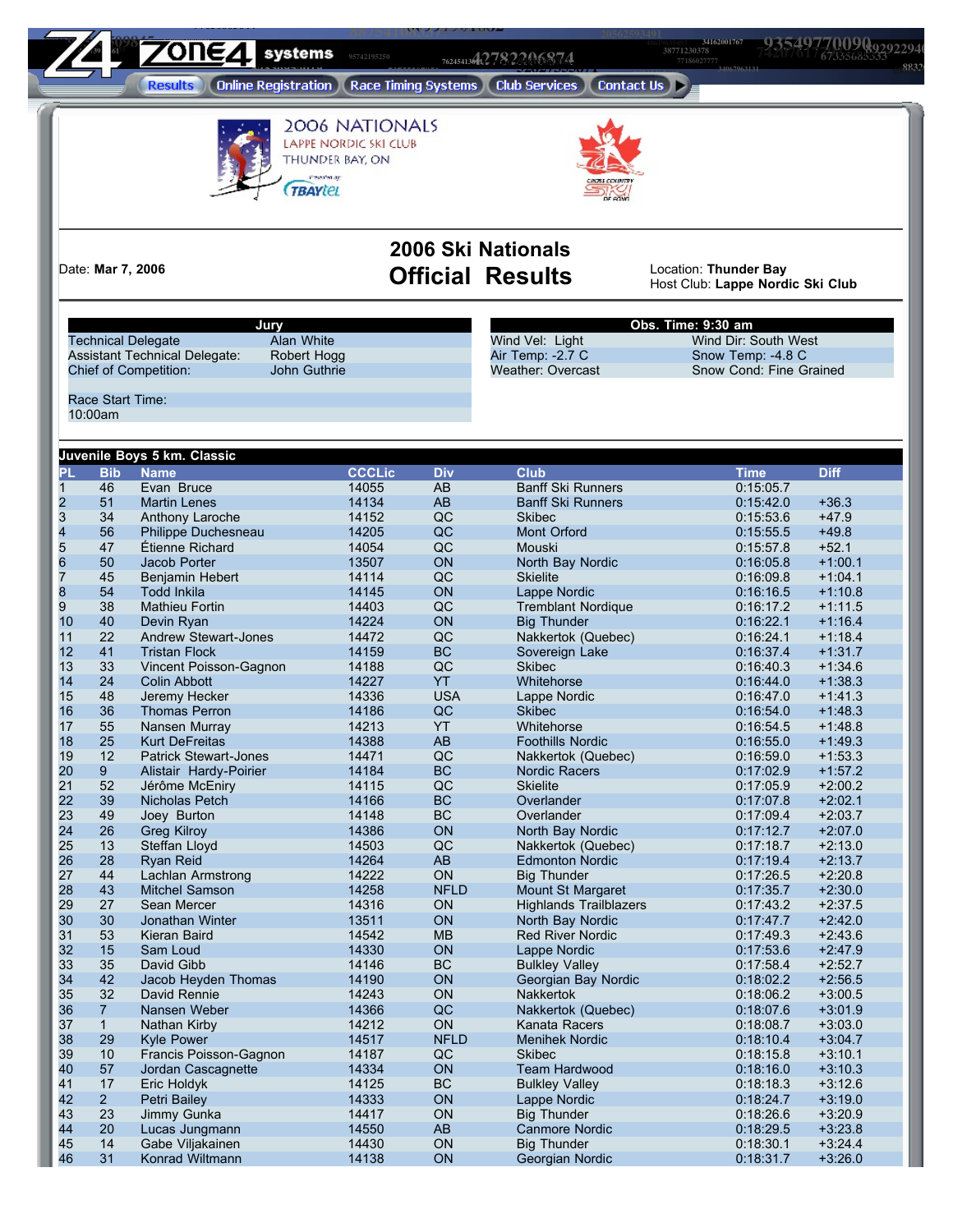| 47 | 5  | Stephen Morson           | 13715 | <b>BC</b> | Strathcona              | 0:18:35.5 | $+3:29.8$ |
|----|----|--------------------------|-------|-----------|-------------------------|-----------|-----------|
| 48 | 16 | <b>BJ</b> Thompson       | 14312 | <b>ON</b> | Team Hardwood           | 0:18:35.8 | $+3:30.1$ |
| 49 | 3  | Andrew Barbeau           | 14543 | <b>ON</b> | Soo Finnish             | 0:18:47.6 | $+3.41.9$ |
| 50 | 11 | Andrew Nixon             | 14300 | <b>ON</b> | <b>Big Thunder</b>      | 0:18:48.8 | $+3:43.1$ |
| 51 | 37 | Sean Korzeniewski        | 14296 | <b>ON</b> | Team Hardwood           | 0:18:49.2 | $+3:43.5$ |
| 52 | 21 | Spencer Hogan            | 14420 | ON        | Soo Finnish             | 0:18:53.3 | $+3:47.6$ |
| 53 | 6  | <b>Ben Vanbiesbrouck</b> | 14476 | <b>ON</b> | Soo Finnish             | 0:18:57.3 | $+3:51.6$ |
| 54 | 8  | Rick - Paul Skvaridlo    | 14488 | QC        | Athletic Directions QC  | 0:19:03.0 | $+3:57.3$ |
| 55 | 19 | Alec Chaplin             | 14245 | <b>BC</b> | Overlander              | 0:19:42.1 | $+4:36.4$ |
| 56 | 4  | Luke Hibbard             | 14554 | AB        | Canmore Nordic          | 0:19:59.9 | $+4.54.2$ |
| 57 | 18 | Paul Hoogstraten         | 14548 | AB        | <b>Foothills Nordic</b> | 0:20:13.9 | $+5:08.2$ |
|    |    |                          |       |           |                         |           |           |

|              |            | Women 5 km. Classic       |                             |               |             |                                    |             |             |
|--------------|------------|---------------------------|-----------------------------|---------------|-------------|------------------------------------|-------------|-------------|
| PL           | <b>Bib</b> | <b>Name</b>               | <b>SubCat</b><br><b>Rnk</b> | <b>CCCLic</b> | <b>Div</b>  | <b>Club</b>                        | <b>Time</b> | <b>Diff</b> |
| $\mathbf{1}$ | 360        | Daria Gaiazova            | Open Women 1/43             | 12929         | QC          | NST2010/Skielite                   | 0:15:40.7   |             |
| 2            | 349        | <b>Milaine Theriault</b>  | Open Women 2/43             | 3823          | NB          | NST2006/Husky                      | 0:16:18.9   | $+38.2$     |
| 3            | 363        | Tasha Betcherman          | Open Women 3/43             | 6418          | ON          | Lappe Nordic                       | 0:16:24.1   | $+43.4$     |
| 4            | 352        | <b>Tara Whitten</b>       | Open Women 4/43             | 5866          | AB          | <b>Edmonton Nordic/EXEL</b>        | 0:16:29.6   | $+48.9$     |
| 5            | 359        | <b>Christine Bisson</b>   | Open Women 5/43             | 5949          | QC          | Mont Ste Anne                      | 0:16:32.9   | $+52.2$     |
| 6            | 351        | Sarah Daitch              | Open Women 6/43             | 5981          | <b>NWT</b>  | <b>Fort Smith</b>                  | 0:16:39.5   | $+58.8$     |
| 7            | 361        | Perianne Jones            | Open Women 7/43             | 12918         | ON          | NST2010/Nakkertok                  | 0:16:42.6   | $+1:01.9$   |
| 8            | 354        | Shayla Swanson            | Open Women 8/43             | 5778          | AB          | Foothills Nordic/X-C.Com           | 0:16:49.1   | $+1:08.4$   |
| 9            | 356        | Jacqui Benson             | Open Women 9/43             | 6455          | <b>BC</b>   | Caledonia Nordic                   | 0:16:58.9   | $+1:18.2$   |
| 10           | 362        | Madeleine Williams        | Open Women 10/43            | 6409          | AB          | NST2010/Edmonton Nordic            | 0:17:02.1   | $+1:21.4$   |
| 11           | 341        | <b>Rebecca Puiras</b>     | Open Women 11/43            | 5090          | ON          | Lappe Nordic                       | 0:17:10.2   | $+1:29.5$   |
| 12           | 347        | Rhonda Sandau             | Open Women 12/43            | 5776          | AB          | Foothills Nordic/EXEL              | 0:17:18.2   | $+1.37.5$   |
| 13           | 333        | Maria Stuber              | Open Women 13/43            |               | <b>USA</b>  | <b>NMU</b>                         | 0:17:18.4   | $+1:37.7$   |
| 14           | 318        | Andrea Dupont             | Open Women 14/43            | 5573          | <b>ON</b>   | Porcupine Ski Runners              | 0:17:22.0   | $+1:41.3$   |
| 15           | 364        | <b>Brittany Webster</b>   | Junior Women 1/19           | 14219         | <b>ON</b>   | <b>Highlands Trailblazers</b>      | 0:17:22.3   | $+1.41.6$   |
| 16           | 340        | Catherine (Rena) Bode     | Open Women 15/43            | 12523         | <b>ON</b>   | Big Thunder                        | 0:17:27.3   | $+1.46.6$   |
| 17           | 337        | Sheila Kealey             | Open Women 16/43            | 3485          | ON          | <b>XC Ottawa</b>                   | 0:17:29.8   | $+1.49.1$   |
| 18           | 344        | Magi Scallion             | Open Women 17/43            | 6345          | AB          | <b>Banff Ski Runners</b>           | 0:17:32.0   | $+1:51.3$   |
| 19           | 335        | Karla Mika                | Open Women 18/43            | 5378          | ON          | <b>Highlands Trailblazers/EXEL</b> | 0:17:39.6   | $+1:58.9$   |
| 20           | 345        | <b>Mallory Deyne</b>      | Junior Women2/19            | 13061         | ON          | Porcupine Ski Runners              | 0:17:40.7   | $+2:00.0$   |
| 21           | 355        | <b>Brooke Gosling</b>     | Open Women 19/43            | 12494         | AB          | Foothills/X-C.com                  | 0:17:41.6   | $+2:00.9$   |
| 22           | 350        | <b>Sarah Peters</b>       | Open Women 20/43            | 6434          | <b>BC</b>   | Strathcona                         | 0:17:51.9   | $+2:11.2$   |
| 23           | 357        | Megan McTavish            | Open Women 21/43            | 4881          | ON          | <b>XC Ottawa</b>                   | 0:17:53.6   | $+2:12.9$   |
| 24           | 323        | Cathy Jaques              | Junior Women3/19            | 12974         | AB          | Rocky Mountain Racers              | 0:17:54.3   | $+2:13.6$   |
| 25           | 358        | <b>Marcia Birkigt</b>     | Open Women 22/43            | 12873         | AB          | Camrose Ski Club/XC.com            | 0:17:59.8   | $+2:19.1$   |
| 26           | 322        | <b>Bibiane Mahy</b>       | Junior Women4/19            | 13316         | ON          | Porcupine Ski Runners              | 0.18:09.1   | $+2:28.4$   |
| 27           | 336        | Kerrie Fabius             | Open Women 23/43            | 6672          | ON          | <b>Big Thunder</b>                 | 0:18:14.3   | $+2:33.6$   |
| 28           | 348        | Linnaea Kershaw           | Open Women 24/43            | 12729         | ON          | Big Thunder                        | 0:18:18.3   | $+2.37.6$   |
| 29           | 332        | Eva Szabo                 | Open Women 25/43            | 13514         | ON          | XC Ottawa                          | 0:18:20.7   | $+2:40.0$   |
| 30           | 317        | Alysia Garmulewicz        | Junior Women5/19            | 13419         | <b>BC</b>   | <b>Hills Nordic</b>                | 0:18:21.7   | $+2:41.0$   |
| 31           | 339        | Alexia Pichard-Jolicoeur  | Open Women 26/43            | 13114         | QC          | Mont Ste Anne                      | 0:18:23.3   | $+2:42.6$   |
| 32           | 342        | Emily Hayman              | Open Women 27/43            | 6630          | ON          | <b>Big Thunder</b>                 | 0:18:25.7   | $+2:45.0$   |
| 33           | 334        | <b>Carley Kenwell</b>     | Open Women 28/43            | 13368         | ON          | Laurentian Nordic                  | 0:18:27.3   | $+2:46.6$   |
| 34           | 346        | Megan Hudson              | Open Women 29/43            | 12692         | AB          | <b>Edmonton Nordic</b>             | 0:18:29.2   | $+2:48.5$   |
| 35           | 324        | <b>Emily Morel</b>        | Open Women 30/43            | 12912         | ON          | Georgian Nordic                    | 0:18:44.6   | $+3:03.9$   |
| 36           | 321        | <b>Berit Dool</b>         | Junior Women6/19            | 13086         | <b>ON</b>   | Lappe Nordic                       | 0:18:46.9   | $+3:06.2$   |
| 37           | 331        | <b>Julie Bisson</b>       | Open Women 31/43            | 12545         | QC          | <b>Club Nordique MSA</b>           | 0:18:56.7   | $+3:16.0$   |
| 38           | 326        | Kelly Henry               | Open Women 32/43            | 13366         | ON          | <b>Big Thunder</b>                 | 0:19:00.7   | $+3:20.0$   |
| 39           | 343        | Sophie Boyer              | Junior Women7/19            | 13278         | QC          | <b>Skielite</b>                    | 0:19:02.1   | $+3:21.4$   |
| 40           | 338        | Kate Brennan              | Junior Women8/19            | 13269         | ON          | Kanata Racers                      | 0:19:05.2   | $+3:24.5$   |
| 41           | 316        | Amanda Holdsworth         | Open Women 33/43            | 12659         | <b>ON</b>   | <b>Team Hardwood</b>               | 0:19:05.4   | $+3:24.7$   |
| 42           | 320        | Linnea Rudachyk           | Open Women 34/43            | 13203         | <b>ON</b>   | <b>XC Ottawa</b>                   | 0:19:06.6   | $+3:25.9$   |
| 43           | 306        | <b>Nellie Dow</b>         | Junior Women9/19            | 13275         | <b>BC</b>   | <b>Bulkley Valley</b>              | 0:19:09.1   | $+3:28.4$   |
| 44           | 325        | Kate Scallion             | Open Women 35/43            | 12740         | <b>NS</b>   | <b>Arctic Fox</b>                  | 0:19:12.1   | $+3:31.4$   |
| 45           |            | 327 Sharon Hogg           | Open Women 36/43            | 13209         | AB          | <b>Foothills Nordic</b>            | 0:19:12.4   | $+3:31.7$   |
| 46           | 313        | Jill Maepea               | Open Women 37/43            | 5840          | <b>ON</b>   | Lappe Nordic                       | 0:19:18.9   | $+3:38.2$   |
| 47           | 329        | Sarah Mamen               | Open Women 38/43            | 12883         | ON          | <b>Carleton University</b>         | 0:19:20.0   | $+3:39.3$   |
| 48           | 328        | Anna Geiger-Whitlock      | Junior Women 10/19          | 13324         | <b>ON</b>   | <b>Team Hardwood</b>               | 0:19:31.4   | $+3:50.7$   |
| 49           | 330        | Ava Rudachyk              | Junior Women11/19           | 13357         | ON          | <b>Big Thunder</b>                 | 0:19:52.9   | $+4.12.2$   |
| 50           | 314        | Kim Cloutier              | Junior Women 12/19          | 13362         | QC          | Fondeurs-Laurentides               | 0:19:55.2   | $+4:14.5$   |
| 51           | 309        | Lilla Roy                 | Open Women 39/43            | 12853         | <b>NS</b>   | <b>Arctic Fox</b>                  | 0:20:16.8   | $+4:36.1$   |
| 52           | 315        | Sarah Bergeron Larouche   | Junior Women 13/19          | 14364         | QC          | Mont Ste Anne                      | 0:20:17.2   | $+4:36.5$   |
| 53           | 319        | <b>Lindsay Los</b>        | Junior Women 14/19          | 13283         | <b>BC</b>   | <b>Spud Valley</b>                 | 0:20:28.4   | $+4.47.7$   |
| 54           | 311        | Marnie Graf               | Open Women 40/43            | 14277         | BC          | <b>UNBC Nordic</b>                 | 0:20:46.6   | $+5:05.9$   |
| 55           | 308        | <b>Stephanie Corrbett</b> | Open Women 41/43            | 12775         | <b>NFLD</b> | <b>Menihek Nordic</b>              | 0:20:46.7   | $+5:06.0$   |
| 56           | 305        | Karen Greenfield          | Open Women 42/43            | 14130         | <b>ON</b>   | <b>Big Thunder</b>                 | 0:20:50.5   | $+5:09.8$   |
| 57           | 310        | Sarah Stephen             | Junior Women 15/19          | 12909         | AB          | <b>Camrose Nordic</b>              | 0:20:53.2   | $+5:12.5$   |
| 58           | 307        | Aden Beresford            | Junior Women 16/19          | 13693         | <b>ON</b>   | Team hardwood                      | 0:21:02.4   | $+5:21.7$   |
| 59           | 302        | Jennifer Kathriner        | Junior Women17/19           | 13441         | AB          | Camrose Ski Club                   | 0:21:02.6   | $+5:21.9$   |
| 60           | 304        | Mary Edgar                | Open Women 43/43            | 14355         | AB          | <b>Foothills Nordic</b>            | 0:21:41.9   | $+6:01.2$   |

 303 Romy Belzile-Maguire Junior Women18/19 14192 QC Skibec 0:22:29.2 +6:48.5 312 Melissa Walden Junior Women19/19 13540 ON Deep River 0:23:38.3 +7:57.6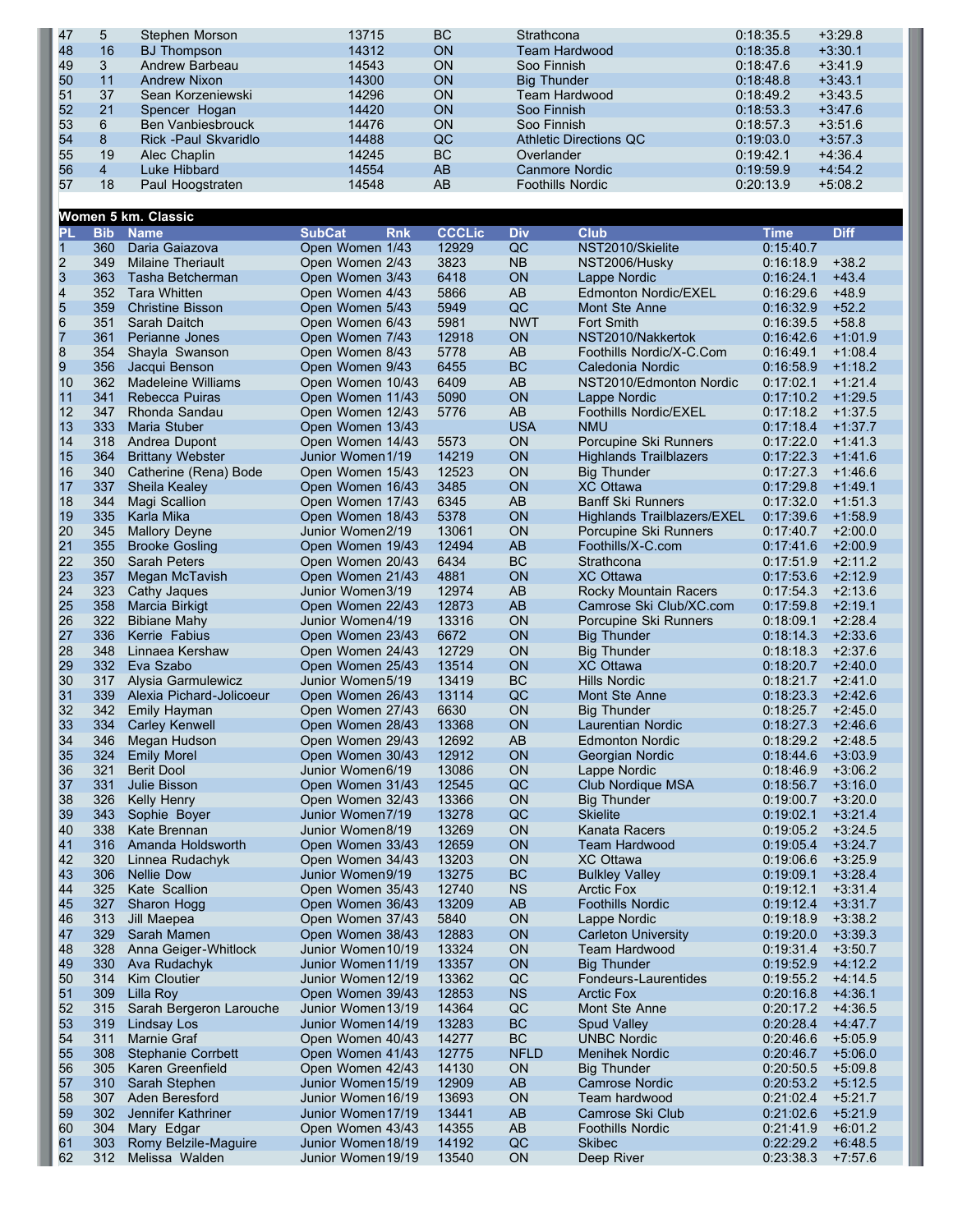| <b>DNS 301</b>          |            | Klara Vosahlo                         | Open Women *   | 14545             | <b>BC</b>         | <b>Nordic Racers</b>                         | $***$<br>$***$         | $***$<br>$***$         |
|-------------------------|------------|---------------------------------------|----------------|-------------------|-------------------|----------------------------------------------|------------------------|------------------------|
|                         |            | DNS 353 Amanda Ammar                  | Junior Women*  | 12889             | AB                | NST2014/Edmonton Nordic                      |                        |                        |
|                         |            | Junior Girls 5 km. Classic            |                |                   |                   |                                              |                        |                        |
| <b>PL</b>               | <b>Bib</b> | <b>Name</b>                           | <b>CCCLic</b>  | <b>Div</b>        | <b>Club</b>       |                                              | <b>Time</b>            | <b>Diff</b>            |
| $\mathbf{1}$            | 145        | Sara Hewitt                           | 13450          | AB                |                   | <b>Foothills Nordic</b>                      | 0:17:36.9              |                        |
| $\overline{\mathbf{c}}$ | 128        | Hannah Perry                          | 13443          | AB                |                   | <b>Foothills Nordic</b>                      | 0:17:48.5              | $+11.6$                |
| 3                       | 134<br>139 | Natasha Kullas<br>Maryse L'Heureux    | 13079<br>13635 | ON<br>QC          | <b>Skielite</b>   | Porcupine Ski Runners                        | 0:17:49.0<br>0:17:54.9 | $+12.1$<br>$+18.0$     |
| $\frac{4}{5}$           | 142        | <b>Christina Groulx</b>               | 13503          | ON                |                   | Lappe Nordic                                 | 0:18:04.0              | $+27.1$                |
| $\,$ 6 $\,$             | 124        | <b>Bryn Knight</b>                    | 13572          | <b>YT</b>         | Whitehorse        |                                              | 0:18:04.5              | $+27.6$                |
| $\overline{7}$          | 133        | <b>Alysson Marshall</b>               | 13482          | <b>BC</b>         | Larch Hills       |                                              | 0:18:08.3              | $+31.4$                |
| 8                       | 138        | Virginia Lehoux Gagnon                | 13680          | QC                | <b>Skielite</b>   |                                              | 0:18:10.3              | $+33.4$                |
| 9                       | 141        | Julie McVicar                         | 13501          | ON                |                   | Kanata Racers                                | 0:18:21.5              | $+44.6$                |
| 10                      | 135        | Emily Nishikawa                       | 13646          | <b>YT</b>         |                   | Whitehorse                                   | 0:18:24.0              | $+47.1$                |
| 11                      | 136        | Alana Thomas<br><b>Clare Peacock</b>  | 13353          | ON<br>BC          |                   | <b>Team Hardwood</b>                         | 0:18:36.1              | $+59.2$                |
| 12<br>13                | 140<br>112 | Mary Thompson                         | 13532<br>13739 | ON                | <b>Black Jack</b> | <b>Team Hardwood</b>                         | 0:18:42.1<br>0:18:47.1 | $+1:05.2$<br>$+1:10.2$ |
| 14                      | 122        | Julie Porter                          | 13760          | ON                |                   | Laurentian Nordic                            | 0:18:48.7              | $+1:11.8$              |
| 15                      | 127        | Zoe Braul                             | 13756          | <b>BC</b>         |                   | <b>Nordic Racers</b>                         | 0:18:52.3              | $+1.15.4$              |
| 16                      | 131        | Véronic Massicotte                    | 13520          | ON                |                   | Porcupine Ski Runners                        | 0:18:55.1              | $+1:18.2$              |
| 17                      | 144        | <b>Kelsey Dool</b>                    | 13516          | ON                |                   | Lappe Nordic                                 | 0:19:11.3              | $+1.34.4$              |
| 18                      | 130        | Kaytlyn Faucon                        | 13505          | ON                |                   | North Bay Nordic                             | 0:19:12.5              | $+1:35.6$              |
| 19                      | 129        | <b>Erin Tribe</b>                     | 13652          | ON                |                   | <b>Team Hardwood</b>                         | 0:19:12.7              | $+1:35.8$              |
| 20                      | 126        | Martha Sutton                         | 13752          | ON                |                   | Porcupine Ski Runners                        | 0:19:15.5              | $+1:38.6$              |
| 21                      | 123        | Marita Cockburn                       | 13688          | QC                |                   | Nakkertok (Quebec)                           | 0:19:16.9              | $+1.40.0$              |
| 22<br>23                | 119<br>143 | Alana Snow                            | 13477<br>13363 | AB<br><b>NB</b>   |                   | <b>Foothills Nordic</b><br><b>Snow Bears</b> | 0:19:17.5<br>0:19:25.5 | $+1.40.6$<br>$+1.48.6$ |
| 24                      | 116        | Natasha Landry<br><b>Kaley Drouin</b> | 13734          | QC                |                   | Fondeurs-Laurentides                         | 0:19:39.1              | $+2:02.2$              |
| 25                      | 137        | <b>Renee White</b>                    | 13567          | <b>NFLD</b>       |                   | <b>Mount St Margaret</b>                     | 0:19:40.0              | $+2:03.1$              |
| 26                      | 115        | Sydney VanLoon                        | 13618          | <b>BC</b>         |                   | <b>Spud Valley</b>                           | 0:19:45.0              | $+2:08.1$              |
| 27                      | 113        | Virginie Pichard-Jolicoeur            | 13515          | QC                |                   | Mont Ste Anne                                | 0:19:45.8              | $+2:08.9$              |
| 28                      | 106        | Kaylie Iserhoff                       | 14404          | ON                |                   | Porcupine Ski Runners                        | 0:19:46.5              | $+2:09.6$              |
| 29                      | 118        | <b>Katherine Hall</b>                 | 13678          | ON                |                   | Lappe Nordic                                 | 0:19:53.3              | $+2:16.4$              |
| 30                      | 125        | Lisa Levesque                         | 13380          | <b>NB</b>         |                   | Les Aventuriers                              | 0:19:55.7              | $+2:18.8$              |
| 31                      | 121        | <b>Lindsay Webster</b>                | 14380          | ON                |                   | <b>Highlands Trailblazers</b>                | 0:20:05.8              | $+2:28.9$              |
| 32                      | 103        | <b>Allison Dodds</b>                  | 14262          | BC                |                   | Sovereign Lake                               | 0:20:07.9              | $+2:31.0$              |
| 33<br>34                | 117<br>104 | <b>Lauren Stoot</b><br>Ariane Carrier | 13677          | ON                |                   | Lappe Nordic<br>LE NORVÉGIEN                 | 0:20:09.5              | $+2:32.6$<br>$+2.44.6$ |
| 35                      | 114        | <b>Julia Winter</b>                   | 14169<br>13530 | QC<br>ON          |                   | <b>Team Hardwood</b>                         | 0:20:21.5<br>0:20:27.6 | $+2:50.7$              |
| 36                      | 132        | Elise O'Carroll                       | 13687          | QC                | <b>Skielite</b>   |                                              | 0:20:36.8              | $+2:59.9$              |
| 37                      | 120        | Jessica Dahn                          | 13379          | <b>NB</b>         | Wostawea          |                                              | 0:20:47.9              | $+3:11.0$              |
| 38                      | 109        | Talia Davidson                        | 14411          | ON                |                   | <b>Team Hardwood</b>                         | 0:20:48.7              | $+3:11.8$              |
| 39                      | 105        | <b>Emilie Ouellet</b>                 | 14208          | QC                | <b>Skibec</b>     |                                              | 0:21:17.0              | $+3:40.1$              |
| 40                      | 107        | Jessica Blenkarn                      | 13590          | ON                |                   | Kanata Racers                                | 0:21:18.1              | $+3.41.2$              |
| 41                      | 108        | Ketura Meyer                          | 13373          | AB                |                   | <b>Foothills Nordic</b>                      | 0:21:50.7              | $+4:13.8$              |
| 42                      | 101        | Laura Cazzola                         | 13681          | <b>ON</b>         |                   | I eam Hardwood                               | 0.22.24.8              | +4:47.9                |
| 43                      | 111        | <b>Lindsay Argue</b>                  | 14480          | <b>MB</b>         |                   | <b>Red River Nordic</b>                      | 0:22:36.0              | $+4.59.1$              |
| 44<br><b>DNS</b>        | 102<br>110 | Seija Grant<br>Jody Van Dorp          | 13519<br>13704 | ON<br>ON          |                   | Lappe Nordic<br>Georgian Bay Nordic          | 0:23:06.5<br>$***$     | $+5:29.6$<br>***       |
|                         |            |                                       |                |                   |                   |                                              |                        |                        |
|                         |            | Juvenile Girls 5 km. Classic          |                |                   |                   |                                              |                        |                        |
| <b>PL</b>               | <b>Bib</b> | <b>Name</b>                           | <b>CCCLic</b>  | <b>Div</b>        | <b>Club</b>       |                                              | <b>Time</b>            | <b>Diff</b>            |
| $\mathbf{1}$            | 196        | Heidi Widmer                          | 14175          | AB                |                   | <b>Banff Ski Runners</b>                     | 0:18:11.0              |                        |
| $\frac{2}{3}$           | 182        | <b>Flurina Keller</b>                 | 14289          | AB                |                   | <b>Banff Ski Runners</b>                     | 0:18:36.9              | $+25.9$                |
|                         | 193        | Kara Jaspers                          | 14298          | ON                |                   | <b>Big Thunder</b>                           | 0:18:37.2              | $+26.2$                |
| 4                       | 195        | Michaela Howie                        | 14240          | Ab                |                   | <b>Banff Ski Runners</b>                     | 0:18:41.1              | $+30.1$                |
| 5<br>6                  | 194        | Lauriane Ouellet                      | 14207          | QC                | <b>Skibec</b>     |                                              | 0:18:41.6              | $+30.6$                |
| $\overline{7}$          | 197<br>192 | Katrina VanWijk<br>Brianna Yard       | 14229<br>14216 | ON<br>ON          | <b>Nakkertok</b>  | Porcupine Ski Runners                        | 0:18:44.6<br>0:18:53.5 | $+33.6$<br>$+42.5$     |
| 8                       | 185        | <b>Britt Bailey</b>                   | 14191          | ON                |                   | Lappe Nordic                                 | 0:18:53.9              | $+42.9$                |
| 9                       | 178        | Stephanie Drolet                      | 14203          | QC                |                   | <b>Tremblant Nordique</b>                    | 0:18:55.0              | $+44.0$                |
| 10                      | 181        | Émilie Chartrand                      | 14113          | QC                | <b>Skielite</b>   |                                              | 0:18:55.6              | $+44.6$                |
| 11                      | 189        | Danielle McVicar                      | 13675          | ON                |                   | Kanata Racers                                | 0:18:55.7              | $+44.7$                |
| 12                      | 190        | Marlis Kromm                          | 14211          | AB                |                   | <b>Foothills Nordic</b>                      | 0:18:56.7              | $+45.7$                |
| 13                      | 199        | Sophie Harvey                         | 13887          | QC                |                   | Mont Ste Anne                                | 0:18:59.7              | $+48.7$                |
| 14                      | 191        | <b>Allyson Cummings</b>               | 14117          | <b>BC</b>         |                   | Sovereign Lake                               | 0:19:08.0              | $+57.0$                |
| 15                      | 186        | Mylene Champagne-Croteau              | 14432          | QC                |                   | Mont Orford                                  | 0:19:11.0              | $+1:00.0$              |
| 16                      | 163        | <b>Caroline Drolet</b>                | 14202          | QC                |                   | <b>Tremblant Nordique</b>                    | 0:19:16.6              | $+1:05.6$              |
| 17<br>18                | 200<br>198 | Camille O'Carroll<br>Kayla Gibbons    | 14339<br>14249 | QC<br><b>NFLD</b> | <b>Skielite</b>   | Mount St Margaret                            | 0:19:16.9<br>0:19:18.3 | $+1:05.9$<br>$+1:07.3$ |
| 19                      | 176        | Kelly Hall                            | 14132          | AB                |                   | <b>Edmonton Nordic</b>                       | 0:19:18.6              | $+1:07.6$              |
| 20                      | 177        | Maggie Finch                          | 14118          | <b>BC</b>         |                   | Sovereign Lake                               | 0:19:19.4              | $+1:08.4$              |
| 21                      | 175        | <b>Bridget Yard</b>                   | 14215          | ON                |                   | Porcupine Ski Runners                        | 0:19:37.5              | $+1:26.5$              |
| 22                      | 172        | Andrea Lee                            | 13764          | <b>BC</b>         | Strathcona        |                                              | 0:19:39.7              | $+1:28.7$              |
| 23                      | 162        | Lindsay Inkila                        | 14331          | ON                |                   | Lappe Nordic                                 | 0:19:46.3              | $+1:35.3$              |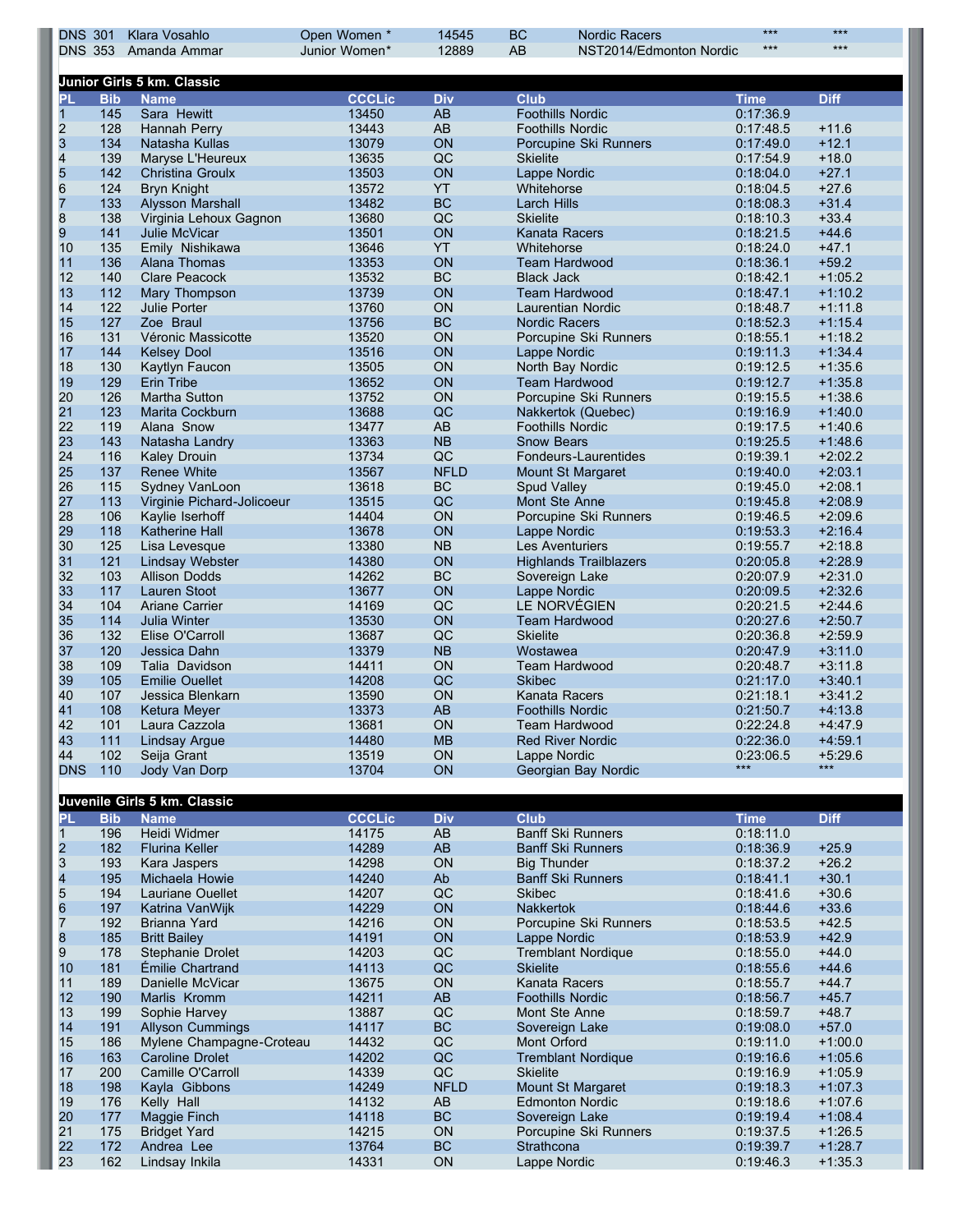| 24                      | 165                | <b>Flurry Hogg</b>                          |                                           | 14128                  |                | <b>AB</b>                | <b>Foothills Nordic</b>                                                |                    | 0:19:53.0                                 | $+1.42.0$                                                                                    |
|-------------------------|--------------------|---------------------------------------------|-------------------------------------------|------------------------|----------------|--------------------------|------------------------------------------------------------------------|--------------------|-------------------------------------------|----------------------------------------------------------------------------------------------|
| 25                      | 180                | Daphne Haggarty                             |                                           | 14363                  |                | ON                       | <b>Big Thunder</b>                                                     |                    | 0:19:55.2                                 | $+1:44.2$                                                                                    |
| 26                      | 155                | Valérie Gagné                               |                                           | 14310                  |                | QC                       | <b>Skielite</b>                                                        |                    | 0:19:57.7                                 | $+1.46.7$                                                                                    |
|                         |                    |                                             |                                           |                        |                |                          |                                                                        |                    |                                           |                                                                                              |
| 27                      | 188                | <b>Alison Clarke</b>                        |                                           | 14129                  |                | BC                       | Sovereign Lake                                                         |                    | 0:19:58.7                                 | $+1.47.7$                                                                                    |
| 28                      | 173                | Kalli Green                                 |                                           | 14304                  |                | ON                       | <b>Highlands Trailblazers</b>                                          |                    | 0:20:01.1                                 | $+1:50.1$                                                                                    |
| 29                      | 184                | Morgan Pellow                               |                                           | 14121                  |                | <b>BC</b>                | <b>Bulkley Valley</b>                                                  |                    | 0:20:10.9                                 | $+1:59.9$                                                                                    |
| 30                      | 183                | <b>Hilary Mallinger</b>                     |                                           | 14443                  |                | ON                       | Soo Finnish                                                            |                    | 0:20:14.4                                 | $+2:03.4$                                                                                    |
|                         |                    |                                             |                                           | 14451                  |                |                          |                                                                        |                    | 0:20:18.4                                 |                                                                                              |
| 31                      | 174                | Genevieve Bourgeois                         |                                           |                        |                | QC                       | LE NORVÉGIEN                                                           |                    |                                           | $+2:07.4$                                                                                    |
| 32                      | 164                | Lauren Lankester                            |                                           | 14217                  |                | AB                       | <b>Foothills Nordic</b>                                                |                    | 0:20:22.5                                 | $+2:11.5$                                                                                    |
| 33                      | 159                | Tana Chesham                                |                                           | 14553                  |                | $\mathsf{A}\mathsf{B}$   | <b>Canmore Nordic</b>                                                  |                    | 0:20:23.0                                 | $+2:12.0$                                                                                    |
| 34                      | 167                | Erin Mallinger                              |                                           | 14238                  |                | ON                       | Soo Finnish                                                            |                    | 0:20:28.7                                 | $+2.17.7$                                                                                    |
| 35                      | 179                | Stephanie Mahar                             |                                           | 14257                  |                | <b>NFLD</b>              | Mount St Margaret                                                      |                    | 0:20:33.3                                 | $+2:22.3$                                                                                    |
|                         |                    |                                             |                                           |                        |                |                          |                                                                        |                    |                                           |                                                                                              |
| 36                      | 201                | Leah Kirchmann                              |                                           | 14158                  |                | <b>MB</b>                | <b>Red River Nordic</b>                                                |                    | 0:20:35.1                                 | $+2:24.1$                                                                                    |
| 37                      | 157                | Bronwyn Allan                               |                                           | 14531                  |                | AB                       | <b>Canmore Nordic</b>                                                  |                    | 0:20:35.7                                 | $+2:24.7$                                                                                    |
| 38                      | 168                | Gabrielle Thompson                          |                                           | 14116                  |                | QC                       | <b>Skielite</b>                                                        |                    | 0:20:43.4                                 | $+2:32.4$                                                                                    |
| 39                      | 187                | Marika Cockney                              |                                           | 14549                  |                | AB                       | <b>Banff Ski Runners</b>                                               |                    | 0:20:44.0                                 | $+2:33.0$                                                                                    |
|                         |                    |                                             |                                           |                        |                |                          |                                                                        |                    |                                           |                                                                                              |
| 40                      | 166                | Samantha Hetherington                       |                                           | 14390                  |                | <b>BC</b>                | Sovereign Lake                                                         |                    | 0:20:54.2                                 | $+2:43.2$                                                                                    |
| 41                      | 156                | Krista Luckai                               |                                           | 14415                  |                | ON                       | <b>Big Thunder</b>                                                     |                    | 0:20:56.8                                 | $+2.45.8$                                                                                    |
| 42                      | 153                | <b>Annie Boisvert</b>                       |                                           | 14376                  |                | QC                       | Mont Ste Anne                                                          |                    | 0:20:58.3                                 | $+2.47.3$                                                                                    |
| 43                      | 161                | Krysta Wark                                 |                                           | 14178                  |                | BC                       | Strathcona                                                             |                    | 0:21:28.3                                 | $+3:17.3$                                                                                    |
|                         |                    |                                             |                                           |                        |                |                          |                                                                        |                    |                                           |                                                                                              |
| 44                      | 171                | <b>Tori Owen</b>                            |                                           | 14324                  |                | AB                       | <b>Foothills Nordic</b>                                                |                    | 0:21:58.6                                 | $+3:47.6$                                                                                    |
| 45                      | 154                | Renée Duchesne                              |                                           | 14436                  |                | QC                       | Mont Orford                                                            |                    | 0:22:10.2                                 | $+3:59.2$                                                                                    |
| 46                      | 169                | Chantal de Laplante                         |                                           | 14329                  |                | ON                       | Porcupine Ski Runners                                                  |                    | 0:22:16.4                                 | $+4.05.4$                                                                                    |
|                         |                    |                                             |                                           |                        |                |                          |                                                                        |                    |                                           |                                                                                              |
| 47                      | 151                | Alanna Hamilton                             |                                           | 14378                  |                | ON                       | <b>Big Thunder</b>                                                     |                    | 0:22:17.0                                 | $+4:06.0$                                                                                    |
| 48                      | 170                | Elizabeth Brennan                           |                                           | 14320                  |                | ON                       | Kanata Racers                                                          |                    | 0:22:18.9                                 | $+4.07.9$                                                                                    |
| 49                      | 152                | Moira Haggarty                              |                                           | 14538                  |                | ON                       | <b>Big Thunder</b>                                                     |                    | 0:23:06.7                                 | $+4.55.7$                                                                                    |
| 50                      | 158                | Danielle Scanlon                            |                                           | 14239                  |                | <b>NFLD</b>              | Mount St Margaret                                                      |                    | 0:23:49.2                                 | $+5:38.2$                                                                                    |
|                         |                    |                                             |                                           |                        |                |                          |                                                                        |                    | $***$                                     | $***$                                                                                        |
| <b>DNS</b>              | 160                | <b>Heather Mehain</b>                       |                                           | 14162                  |                | <b>BC</b>                | <b>Nelson Nordic</b>                                                   |                    |                                           |                                                                                              |
|                         |                    |                                             |                                           |                        |                |                          |                                                                        |                    |                                           |                                                                                              |
|                         |                    | <b>Standing Disabled 5 km. Classic</b>      |                                           |                        |                |                          |                                                                        |                    |                                           |                                                                                              |
|                         | <b>Bib</b>         | <b>Name</b>                                 |                                           | <b>CCCLic</b>          |                | <b>Div</b>               | <b>Club</b>                                                            |                    | Time                                      | <b>Diff</b>                                                                                  |
| PL                      |                    |                                             |                                           |                        |                |                          |                                                                        |                    |                                           |                                                                                              |
| $\mathbf{1}$            | 281                | <b>Tyler Mosher</b>                         |                                           | 14410                  |                | BC                       | <b>Whistler Nordic</b>                                                 |                    | 0:21:46.9                                 |                                                                                              |
|                         | 282                | Jerry King                                  |                                           | 14401                  |                | ON                       | Fit Company                                                            |                    | 0:24:47.8                                 | $+3:00.9$                                                                                    |
| $\frac{2}{3}$           | 283                | Mikhail Gorbounov                           |                                           | 14533                  |                | ON                       | <b>Nakkertok</b>                                                       |                    | 0:25:48.5                                 | $+4.01.6$                                                                                    |
|                         |                    |                                             |                                           |                        |                |                          |                                                                        |                    |                                           |                                                                                              |
|                         | 285                | Margarita Gorbounova                        |                                           | 14409                  |                | ON                       | <b>Nakkertok</b>                                                       |                    | 0:27:29.1                                 | $+5:42.2$                                                                                    |
| $\frac{4}{5}$           | 286                | <b>Courtney Knight</b>                      |                                           | 14513                  |                | <b>BC</b>                | <b>Nordic Racers</b>                                                   |                    | 0:29:19.5                                 | $+7:32.6$                                                                                    |
| 6                       | 284                | Olga Nazarenko                              |                                           | 13654                  |                | ON                       | <b>Nakkertok</b>                                                       |                    | 0:34:23.0                                 | $+12:36.1$                                                                                   |
|                         |                    |                                             |                                           |                        |                |                          |                                                                        |                    |                                           |                                                                                              |
|                         |                    |                                             |                                           |                        |                |                          |                                                                        |                    |                                           |                                                                                              |
|                         |                    |                                             |                                           |                        |                |                          |                                                                        |                    |                                           |                                                                                              |
|                         |                    | Sit-ski 2.4km 2.4 km. Classic               |                                           |                        |                |                          |                                                                        |                    |                                           |                                                                                              |
| PL                      | <b>Bib</b>         | <b>Name</b>                                 | <b>CCCLic</b>                             | <b>Div</b>             | <b>Club</b>    |                          | Lap1                                                                   | <b>Rnk</b><br>Lap2 | <b>Rnk</b>                                | <b>Time</b><br><b>Diff</b>                                                                   |
|                         |                    |                                             |                                           |                        |                |                          |                                                                        |                    |                                           |                                                                                              |
| $\mathbf{1}$            | 287                | Lou Gibson                                  | 14534                                     | <b>BC</b>              |                | <b>Nordic Racers</b>     | 0:06:40.3(3)                                                           |                    | 0.07:07.2(1)                              | 0:13:47.5                                                                                    |
| $\overline{\mathbf{c}}$ | 289                | Joan Reid                                   | 13870                                     | <b>BC</b>              |                | Sovereign Lakes          | 0:06:34.5(2)                                                           |                    | 0:07:13.0(2)                              | 0:13:47.6<br>$+0.1$                                                                          |
| 3                       |                    | 288 Paul Tingley                            | 14535                                     | <b>NS</b>              | <b>Martock</b> |                          | 0:06:25.9(1)                                                           |                    | 0.08:15.9(3)                              | 0:14:41.9<br>$+54.4$                                                                         |
|                         |                    |                                             |                                           |                        |                |                          |                                                                        |                    |                                           |                                                                                              |
|                         |                    |                                             |                                           |                        |                |                          |                                                                        |                    |                                           |                                                                                              |
|                         |                    | Sit-ski 1.2km 1.2 km. Classic               |                                           |                        |                |                          |                                                                        |                    |                                           |                                                                                              |
| PL                      | <b>Bib</b>         | <b>Name</b>                                 |                                           | <b>CCCLic</b>          |                | <b>Div</b>               | <b>Club</b>                                                            |                    | <b>Time</b>                               | <b>Diff</b>                                                                                  |
| $\mathbf{1}$            | 290                | <b>Christy Campbell</b>                     |                                           | 14537                  |                | ON                       | Nakkertok                                                              |                    | 0:12:47.9                                 |                                                                                              |
|                         |                    |                                             |                                           |                        |                |                          |                                                                        |                    |                                           |                                                                                              |
|                         |                    |                                             |                                           |                        |                |                          |                                                                        |                    |                                           |                                                                                              |
|                         | Men 10 km. Classic |                                             |                                           |                        |                |                          |                                                                        |                    |                                           |                                                                                              |
| PL                      | <b>BibName</b>     |                                             | <b>SubCat</b>                             | Rnk CCCLic             | <b>Div</b>     | <b>Club</b>              |                                                                        | Lap1               | <b>RnkLap2</b>                            | <b>RnkTime</b><br><b>Diff</b>                                                                |
| 1                       | 481 Alex Harvey    |                                             | Junior Men 1/26 13634                     |                        | QC             | Mont Ste Anne            |                                                                        |                    | $0:14:15.7(4)$ $0:15:05.6(1)$ $0:29:21.3$ |                                                                                              |
|                         |                    | 492Stephen Hart                             | Open Men 1/62 12471                       |                        | ON             | <b>Team Hardwood</b>     |                                                                        |                    |                                           | $0:14:05.5(1)$ $0:15:17.3(3)$ $0:29:22.8+1.5$                                                |
| $\overline{a}$          |                    |                                             |                                           |                        |                |                          |                                                                        |                    |                                           |                                                                                              |
| 3                       |                    | 468 Graham Nishikawa Open Men 2/62 12673    |                                           |                        | YT             |                          | NST 2010/Whitehorse XC Ski Club0:14:15.5(3) 0:15:10.1(2) 0:29:25.6+4.3 |                    |                                           |                                                                                              |
| 4                       | 484 Adam Kates     |                                             | Open Men 3/62 6082                        |                        | ON             | Soo Finnish/EXEL         |                                                                        |                    |                                           | $0:14:18.1(5)$ $0:15:22.9(6)$ $0:29:41.1+19.8$                                               |
| 5                       |                    | 476David Nighbor                            | Open Men 4/62 12477                       |                        | ON             |                          | NST2010/North Bay Nordic                                               |                    |                                           | $0:14:22.6(6)$ $0:15:23.9(7)$ $0:29:46.6+25.3$                                               |
| 6                       |                    | 475Drew Goldsack                            | Open Men 5/62 5835                        |                        | AB             |                          | NST2006/Rocky Mountain Racers 0:14:15.2(2) 0:15:33.7(10)0:29:49.0+27.7 |                    |                                           |                                                                                              |
|                         |                    |                                             |                                           |                        |                |                          |                                                                        |                    |                                           |                                                                                              |
| 7                       |                    | 467 Christopher Jeffries Open Men 6/62 4913 |                                           |                        | QC             | NST2006/Nakkertok QC     |                                                                        |                    |                                           | 0:14:25.1(7) 0:15:24.9(8) 0:29:50.0+28.7                                                     |
| 8                       |                    | 490Stefan Kuhn                              | Open Men 7/62 5744                        |                        | AB             |                          | Edmonton Nordic/XC.COM                                                 |                    |                                           | $0:14:28.9(8)$ $0:15:21.9(5)$ $0:29.50.8+29.5$                                               |
| 9                       |                    | 471 Christopher Butler Junior Men2/26 13039 |                                           |                        | <b>ON</b>      | NST2014/Big Thunder      |                                                                        |                    |                                           | $0:14:36.9(11)0:15:19.4(4)$ $0:29:56.4+35.1$                                                 |
| 10                      | 489Mike Argue      |                                             | Open Men 8/62 6070                        |                        |                | <b>NWT Yellowknife</b>   |                                                                        |                    |                                           | $0:14:38.5(12)0:15:38.1(11)0:30:16.7+55.4$                                                   |
|                         |                    |                                             |                                           |                        |                |                          |                                                                        |                    |                                           |                                                                                              |
| 11                      |                    | 479 Sean Crooks                             | Open Men 9/62 12620                       |                        | <b>ON</b>      | NST2010/Big Thunder      |                                                                        |                    |                                           | $0:14:29.4(9)$ $0:15:47.5(13)$ $0:30:16.9+55.6$                                              |
| 12                      |                    | 482David Zylberberg                         | Open Men 10/6212586                       |                        | AB             | Rocky Mountain Racers    |                                                                        |                    |                                           | $0:14:45.9(14)0:15:32.1(9)$ $0:30:18.1+56.8$                                                 |
| 13                      |                    | 491 Brent McMurtry                          | Junior Men3/26 13103                      |                        | AB             |                          | NST2014/Foothills Nordic                                               |                    |                                           | $0:14:35.1(10)0:15.56.0(15)0:30:31.2+1:09.9$                                                 |
| 14                      |                    | 427 Kazuma Takahashi Open Men 11/6213478    |                                           |                        | AB             | <b>Foothills Nordic</b>  |                                                                        |                    |                                           | $0:14:47.4(16)0:15:47.3(12)0:30.34.8+1:13.5$                                                 |
|                         |                    |                                             |                                           |                        |                |                          |                                                                        |                    |                                           |                                                                                              |
| 15                      |                    | 436 Cyrus Kangarloo                         | Open Men 12/6213080                       |                        | <b>AB</b>      | Foothills Nordic/X-C.com |                                                                        |                    |                                           | $0:14:54.4(21)0:15.51.3(14)0:30.45.7+1.24.4$                                                 |
| 16                      |                    | 473 Gordon Jewett                           | Open Men 13/625283                        |                        | AB             | Foothills Nordic/EXEL    |                                                                        |                    |                                           | $0:14:46.6(15)0:16:06.3(18)0:30.52.9+1.31.6$                                                 |
| 17                      |                    | 488Gus Kaeding                              |                                           | Open Men 14/62C5371059 |                |                          | USA Northern Michigan University                                       |                    |                                           | $0:14:53.1(20)0:16:01.1(16)0:30:54.3+1:33.0$                                                 |
| 18                      |                    |                                             |                                           |                        |                |                          |                                                                        |                    |                                           |                                                                                              |
|                         |                    | 478 Erik Carleton                           | Open Men 15/625398                        |                        | AB             | Rocky Mountain Racers    |                                                                        |                    |                                           | $0:14:43.7(13)0:16:13.4(22)0:30.57.2+1.35.9$                                                 |
| 19                      |                    | 474Dan Roycroft                             | Open Men 16/626551                        |                        | <b>ON</b>      |                          | NST2006/Arrowhead Nordic                                               |                    |                                           | $0:14:47.6(17)0:16:19.6(25)0:31:07.3+1:46.0$                                                 |
| 20                      |                    | 462 Jeffrey Cameron                         | Open Men 17/6212621                       |                        | <b>ON</b>      | <b>Big Thunder</b>       |                                                                        |                    |                                           | $0:14:58.1(22)0:16:10.1(20)0:31:08.2+1:46.9$                                                 |
| 21                      | 480 Phillip Wood   |                                             | Open Men 18/6213614                       |                        | ON             | NTDC/Mono Nordic         |                                                                        |                    |                                           | $0:15:02.0(24)0:16:09.4(19)0:31:11.4+1:50.1$                                                 |
|                         |                    |                                             |                                           |                        |                |                          |                                                                        |                    |                                           |                                                                                              |
| 22                      |                    | 485Jesse Heckrodt                           | Open Men 19/6212908                       |                        | ВC             | Larch Hills              |                                                                        |                    |                                           | $0:15:11.0(30)0:16:05.5(17)0:31:16.5+1.55.2$                                                 |
| 23                      |                    | 483 Skeets Morel                            | Open Men 20/6212829                       |                        | ON             | NTDC/Georgian Nordic     |                                                                        |                    |                                           | $0:14:51.2(19)0:16:28.7(30)0:31:20.0+1.58.7$                                                 |
| 24<br>25                | 465Phil Widmer     | 440Matt Cummings                            | Open Men 21/626477<br>Open Men 22/6213040 |                        | AB<br>AB       | <b>Foothills Nordic</b>  | NST2010/Banff Ski Runners                                              |                    |                                           | $0:15:07.7(27)0:16:18.0(23)0:31:25.8+2:04.5$<br>$0:14:48.1(18)0:16:39.7(41)0:31:27.8+2:06.5$ |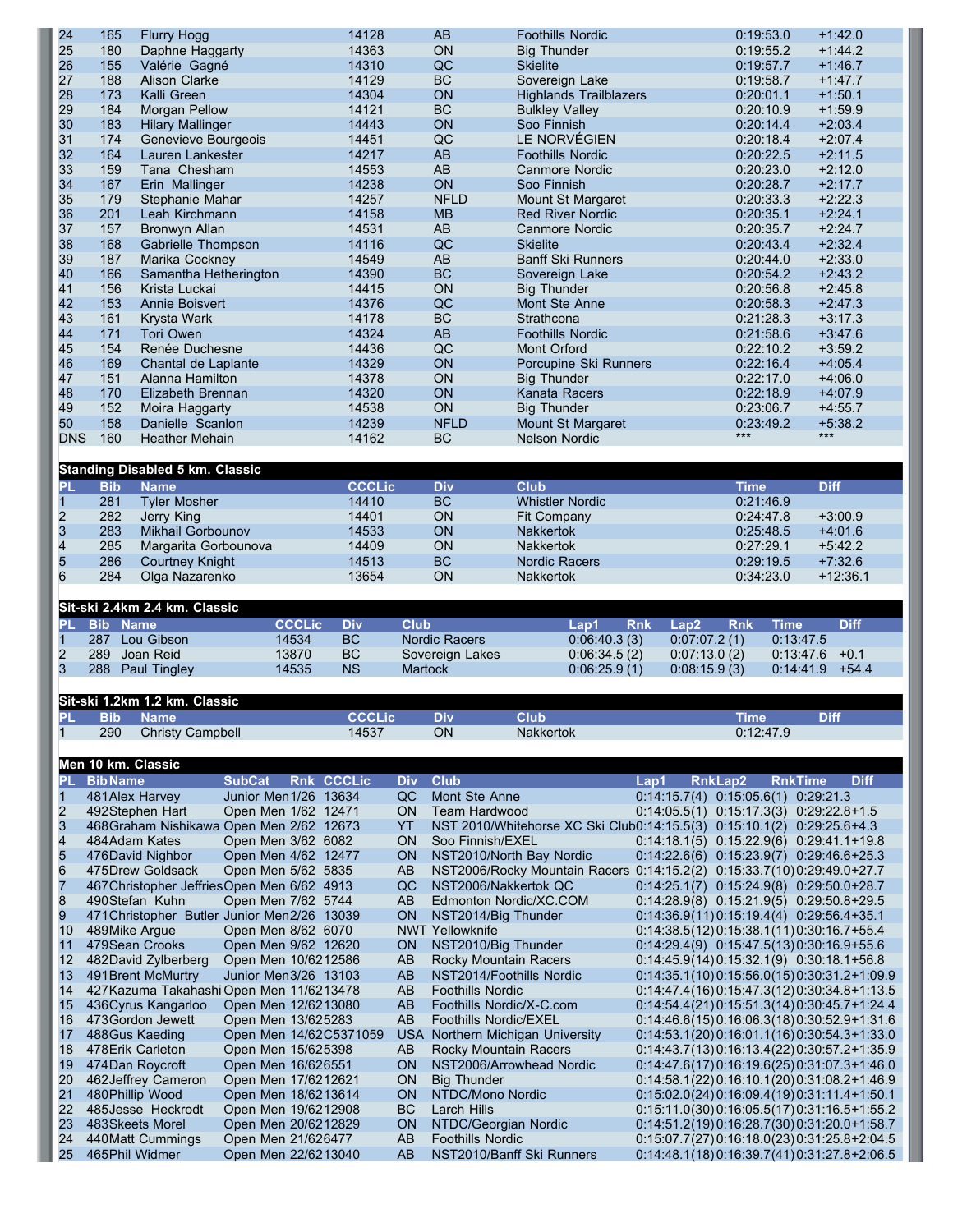| 26        | 452 Terrell Stephen                                                | Open Men 23/6212848                          |                                 | AB              | <b>Foothills Nordic</b>                                     |              |                       | 0:15:13.2(32)0:16:18.8(24)0:31:32.1+2:10.8                                                   |                            |           |             |
|-----------|--------------------------------------------------------------------|----------------------------------------------|---------------------------------|-----------------|-------------------------------------------------------------|--------------|-----------------------|----------------------------------------------------------------------------------------------|----------------------------|-----------|-------------|
| 27        | 469Karl Saidla                                                     | Open Men 24/624843                           |                                 | ON              | <b>XC Ottawa</b>                                            |              |                       | 0:15:06.5(25) 0:16:26.2(27) 0:31:32.8+2:11.5                                                 |                            |           |             |
| 28        | 456 Carl Skinstad                                                  | Open Men 25/6212837                          |                                 | AB              | Camrose Nordic/X-C.com                                      |              |                       | 0:15:22.7(41) 0:16:11.6(21) 0:31:34.3+2:13.0                                                 |                            |           |             |
| 29<br>30  | 470 Jeff Ellis<br>457 Riku Metsaranta                              | Open Men 26/626225<br>Open Men 27/625736     |                                 | ON<br>ΟN        | Highlands Trailblazers/EXEL<br>Lappe Nordic                 |              |                       | $0:15:13.6(33)0:16:28.2(29)0:31:41.9+2:20.6$                                                 |                            |           |             |
| 31        | 448 Nicolas Poirier                                                | Junior Men4/26 13603                         |                                 | QC              | Defi TM                                                     |              |                       | 0:15:09.2(28) 0:16:36.9(36) 0:31:46.1+2:24.8                                                 |                            |           |             |
| 32        | 447 Luke McGurk                                                    | Open Men 28/6212992                          |                                 | AB              | Rocky Mountain Racers                                       |              |                       | $0:15:23.6(42)0:16:22.8(26)0:31.46.4+2.25.1$                                                 |                            |           |             |
| 33        | 472 Mark Doble                                                     | Open Men 29/6212955                          |                                 | <b>ON</b>       | NTDC/Hardwood Hills                                         |              |                       | $0:15:11.3(31)0:16:37.9(40)0:31:49.3+2:28.0$                                                 |                            |           |             |
| 34        | 460Brian Suke                                                      | Open Men 30/6213139                          |                                 | <b>ON</b>       | Georgian Bay Nordic                                         |              |                       | $0:15:18.6(36)0:16:35.6(33)0:31:54.2+2:32.9$                                                 |                            |           |             |
| 35        | 466 Bryon Hughson                                                  | Open Men 31/6212658                          |                                 | ON              | Team Hardwood                                               |              |                       | 0:15:18.6(36) 0:16:37.6(38) 0:31:56.3+2:35.0                                                 |                            |           |             |
| 36        | 451 John Rennie                                                    | Junior Men5/26 13285                         |                                 | <b>ON</b>       | NTDC/Nakkertok                                              |              |                       | 0:15:20.0(39) 0:16:37.0(37) 0:31:57.0+2:35.7                                                 |                            |           |             |
| 37        | 477 Andrew Casey                                                   | Junior Men6/26 13500                         |                                 |                 | NFLDNTDC/Blow Me Down                                       |              |                       | 0:15:16.2(35) 0:16:40.8(42) 0:31:57.1+2:35.8                                                 |                            |           |             |
| 38        | 455 Gavin Hamilton                                                 | Open Men 32/6213748                          |                                 | <b>ON</b>       | <b>XC Ottawa</b>                                            |              |                       | $0:15:22.6(40)0:16:34.6(32)0:31:57.3+2:36.0$                                                 |                            |           |             |
| 39        | 459 Cameron Egan<br>412Tom McCarthy                                | Open Men 33/6212881                          |                                 | ВC<br>ΟN        | Sovereign Lake                                              |              |                       | $0:15:07.0(26)0:16:55.9(51)0:32:02.9+2:41.6$                                                 |                            |           |             |
| 40<br>41  | 422 Anthony Gauvin                                                 | Open Men 34/626540<br>Junior Men7/26 13295   |                                 | QC              | <b>XC Ottawa</b><br><b>Skibec</b>                           |              |                       | 0:15:15.3(34) 0:16:49.8(47) 0:32:05.2+2:43.9<br>$0:15:19.8(38)0:16:47.8(46)0:32:07.7+2.46.4$ |                            |           |             |
| 42        | 444 Mathieu Angers                                                 | Junior Men8/26 13133                         |                                 | QC              | <b>Skibec</b>                                               |              |                       | $0:15:32.9(46)0:16:37.6(38)0:32:10.5+2:49.2$                                                 |                            |           |             |
| 43        | 463 Sven Niederhauser Junior Men 9/26 13386                        |                                              |                                 | <b>ON</b>       | Kanata Racers                                               |              |                       | $0:15:37.0(49)0:16:36.0(34)0:32:13.1+2.51.8$                                                 |                            |           |             |
| 44        | 449 Pate Neumann                                                   | Junior Men 10/26 14218                       |                                 | <b>ON</b>       | Highlands Trailblazers                                      |              |                       | $0:15:39.7(50)0:16:36.0(34)0:32:15.8+2.54.5$                                                 |                            |           |             |
| 45        | 454 Philippe Trudel                                                | Open Men 35/6213417                          |                                 | QC              | Defi TM                                                     |              |                       |                                                                                              |                            |           |             |
| 46        | 426 Werner Schwar                                                  | Open Men 36/62307                            |                                 | 0N              | Lappe Nordic                                                |              |                       | $0:15:33.6(47)0:16:46.0(44)0:32:19.6+2.58.3$                                                 |                            |           |             |
| 47        | 458 Jesse Winter                                                   | Junior Men 11/2613204                        |                                 | <b>ON</b>       | NTDC/North Bay Nordic                                       |              |                       | $0:15:48.8(56)0:16:31.2(31)0:32:20.1+2:58.8$                                                 |                            |           |             |
| 48        | 461 Joel Jaques                                                    | Open Men 37/626454                           |                                 | AB              | Rocky Mountain Racers                                       |              |                       | $0:15:26.5(43)0:16:56.9(52)0:32:23.5+3.02.2$                                                 |                            |           |             |
| 49<br>50  | 450 Christopher Werrell Open Men 38/6212872<br>453 Edward McCarthy | Open Men 39/6212758                          |                                 | ВC<br>ON        | Omineca Ski Club<br><b>XC Ottawa</b>                        |              |                       | $0:15:34.4(48)0:16:52.4(49)0:32:26.9+3.05.6$                                                 |                            |           |             |
| 51        | 464 Christian Ruel                                                 | Junior Men 12/2613296                        |                                 | QC              | NST 2010/Skibec                                             |              |                       | $0:15:50.4(57)0:16:51.2(48)0:32:41.6+3:20.3$                                                 |                            |           |             |
| 52        | 421 Rob Spiller                                                    | Open Men 40/626476                           |                                 | AB              | <b>Foothills Nordic</b>                                     |              |                       |                                                                                              |                            |           |             |
| 53        | 446Adam Airoldi                                                    |                                              |                                 |                 | Open Men 41/62US5882204 USA Michigan Tech University        |              |                       | $0:15:28.6(44)0:17:18.0(66)0:32:46.7+3:25.4$                                                 |                            |           |             |
| 54        | 435Andrew Wynd                                                     | Open Men 42/62                               |                                 |                 | AUS XC Ottawa (AUS)                                         |              |                       | $0:15:50.7(58)0:17:00.8(53)0:32:51.6+3.30.3$                                                 |                            |           |             |
| 55        | 441 Timo Puiras                                                    | Open Men 43/626050                           |                                 | <b>ON</b>       | Lappe Nordic                                                |              |                       | $0:15:44.3(53)0:17:09.8(57)0:32:54.1+3.32.8$                                                 |                            |           |             |
| 56        | 434 Dana Klassen                                                   | Open Men 44/6213327                          |                                 | ON              | <b>Athletic Directions</b>                                  |              |                       | $0:15:41.2(51)0:17:14.0(64)0:32:55.3+3.34.0$                                                 |                            |           |             |
| 57        | 445 Chris Mamen                                                    | Open Men 45/6212956                          |                                 | <b>ON</b>       | <b>Carleton University</b>                                  |              |                       | $0:15:45.2(54)0:17:12.0(62)0:32:57.3+3.36.0$                                                 |                            |           |             |
| 58        | 487 lan Murray                                                     | Open Men 46/625576                           |                                 | NS.             | North Highlands                                             |              |                       | $0:15:47.7(55)0:17:10.0(58)0:32:57.7+3.36.4$                                                 |                            |           |             |
| 59        | 408 Wayne Dustin                                                   | Open Men 47/621104                           |                                 | <b>ON</b>       | <b>XC Ottawa</b>                                            |              |                       | $0:16:14.9(71)0:16:44.2(43)0:32:59.2+3.37.9$                                                 |                            |           |             |
| 60<br>61  | 406Murray Carter<br>429 Craig Storey                               | Open Men 48/6214407<br>Open Men 49/624933    |                                 | MB<br><b>ON</b> | <b>Prairie Storm</b><br><b>XC Ottawa</b>                    |              |                       | $0:15:53.8(59)0:17:10.5(59)0:33.04.4+3.43.1$<br>$0:15:58.2(62)0:17:06.6(55)0:33.04.8+3.43.5$ |                            |           |             |
| 62        | 428 Harry Seaton                                                   | Junior Men 13/2613737                        |                                 | <b>ON</b>       | Team Hardwood                                               |              |                       | $0:15:55.3(60)0:17:11.5(60)0:33.06.9+3.45.6$                                                 |                            |           |             |
| 63        | 430 Justin Kangarloo                                               | Open Men 50/6213218                          |                                 | AB              | <b>Foothills Nordic</b>                                     |              |                       | $0:16:03.1(66)0:17:05.0(54)0:33.08.1+3.46.8$                                                 |                            |           |             |
| 64        | 424 Jack Cook                                                      | Open Men 51/622241                           |                                 | AB              | <b>Edmonton Nordic</b>                                      |              |                       |                                                                                              |                            |           |             |
| 65        | 437 Carl Steudler                                                  | Open Men 52/6213211                          |                                 | AB              | <b>Foothills Nordic</b>                                     |              |                       | 0:16:01.2(63) 0:17:12.0(62) 0:33:13.2+3:51.9                                                 |                            |           |             |
| 66        | 439Adam Snow                                                       | Junior Men 14/2613426                        |                                 | AB              | <b>Foothills Nordic</b>                                     |              |                       | $0:16:03.4(68)0:17:11.7(61)0:33:15.1+3.53.8$                                                 |                            |           |             |
| 67        | 410Scott VanderMeer                                                | Open Men 53/6213305                          |                                 | AB              | <b>Edmonton Nordic</b>                                      |              |                       | $0:16:03.2(67)0:17:16.7(65)0:33:19.9+3.58.6$                                                 |                            |           |             |
| 68        | 423 Robert Martin                                                  | Junior Men 15/26 12921                       |                                 | 0N              | NTDC/Porcupine Ski Runners                                  |              |                       | $0:15:57.2(61)0:17:23.2(68)0:33:20.4+3.59.1$                                                 |                            |           |             |
| 69        | 443Matthew Schoales Junior Men16/2613484<br>486Ben Beard           |                                              |                                 | <b>ON</b>       | <b>Big Thunder</b>                                          |              |                       | $0:16:05.6(70)0:17:20.7(67)0:33:26.3+4.05.0$                                                 |                            |           |             |
| 70<br>71  | 404 Michaël Mayer                                                  | Junior Men 17/26 13602                       | Open Men 54/62US5908587 USA MTU | QC              | Defi TM                                                     |              |                       | $0:16:02.5(64)0:17:28.4(69)0:33:31.0+4:09.7$<br>0:16:02.7(65) 0:17:53.3(73) 0:33:56.0+4:34.7 |                            |           |             |
| 72        | 416 Will Critchley                                                 | Open Men 55/6212789                          |                                 | AB              | Edmonton Nordic/cooksport.net                               |              |                       | 0:16:26.9(74) 0:17:52.1(72) 0:34:19.0+4:57.7                                                 |                            |           |             |
| 73        | 432 Greg Field                                                     | Junior Men 18/2613408                        |                                 | <b>ON</b>       | <b>Big Thunder</b>                                          |              |                       | $0:16:17.6(73)0:18:03.0(76)0:34:20.7+4.59.4$                                                 |                            |           |             |
| 74        | 413 Elliot Holtham                                                 | Open Men 56/6214140                          |                                 | ВC              | Strathcona                                                  |              |                       | $0:16:33.8(75)0:17:49.7(71)0:34:23.6+5.02.3$                                                 |                            |           |             |
| 75        | 438 Rémi Doiron                                                    | Junior Men 19/26 13601                       |                                 | QC              | <b>Skielite</b>                                             |              |                       | $0:16:38.8(76)0:17:54.1(74)0:34:33.0+5.11.7$                                                 |                            |           |             |
| 76        | 431 Antoine Plouffe                                                | Junior Men20/2613136                         |                                 | QC              | <b>Skibec</b>                                               |              |                       | $0:16:45.0(77)0:17:56.0(75)0:34:41.1+5.19.8$                                                 |                            |           |             |
| 77        | 433 Cam Moore                                                      | Junior Men21/2613566                         |                                 | <b>ON</b>       | <b>Team Hardwood</b>                                        |              |                       | 0:16:15.2(72) 0:18:27.5(79) 0:34:42.8+5:21.5                                                 |                            |           |             |
| 78        | 419 Luke Heckrodt                                                  | Open Men 57/6212576                          |                                 | ВC              | <b>UBC Nordic</b>                                           |              |                       | $0:16:57.0(78)0:18:25.9(77)0:35:22.9+6.01.6$                                                 |                            |           |             |
| 79        | 403 Tavis Apramian                                                 | Open Men 58/6213206                          |                                 | ON              | <b>Athletic Directions</b>                                  |              |                       | 0:17:08.6(80) 0:18:26.9(78) 0:35:35.5+6:14.2                                                 |                            |           |             |
| 80<br>81  | 418 Victor Wiltmann<br>411Adam Doogan-                             | Junior Men22/2613321<br>Junior Men23/2613273 |                                 | <b>ON</b><br>AB | Laurentian Nordic<br>Camrose Ski Club                       |              |                       | $0:17:04.5(79)0:18:44.8(80)0:35:49.3+6:28.0$                                                 |                            |           |             |
|           | Smith                                                              |                                              |                                 |                 |                                                             |              |                       | $0:17:21.6(81)0:18:54.5(81)0:36:16.2+6.54.9$                                                 |                            |           |             |
| 82        | 405Kyle Schrama                                                    | Junior Men24/2613375                         |                                 | AB              | Camrose Ski Club                                            |              |                       |                                                                                              |                            |           |             |
| 83        | 407 Nathan Wolfe                                                   | Junior Men25/2614511                         |                                 | ВC              | <b>UBC Nordic</b>                                           |              |                       | 0:17:25.5(83) 0:19:00.1(83) 0:36:25.6+7:04.3                                                 |                            |           |             |
| 84        | 417 François Pepin                                                 | Junior Men26/2613152                         |                                 | QC              | <b>Skibec</b>                                               |              |                       | $0:17:38.3(84)0:19:02.9(84)0:36:41.3+7:20.0$                                                 |                            |           |             |
| 85        | 420 Davey Mitchell                                                 | Open Men 59/6212727                          |                                 | ВC              | <b>UBC Nordic</b>                                           |              |                       | $0:17:38.7(85)0:19:19.2(85)0:36.58.0+7.36.7$                                                 |                            |           |             |
| 86        | 401 Patrick McMechan Open Men 60/6214281                           |                                              |                                 | ВC              | <b>UNBC Nordic</b>                                          |              |                       | 0:17:56.2(86) 0:20:48.8(86) 0:38:45.0+9:23.7                                                 |                            |           |             |
| 87        | 414 Earl Zimmer                                                    | Open Men 61/6213493                          |                                 | AB              | Camrose Ski Club                                            |              |                       | 0:20:21.8(87) 0:22:01.5(87) 0:42:23.4+13:02.1                                                |                            |           |             |
| 88        | 409 Peter Wiltmann                                                 | Open Men 62/6213473                          |                                 | ON              | Georgian Nordic                                             |              |                       | 0:21:07.5(88) 0:22:45.9(88) 0:43:53.4+14:32.1<br>$***$                                       |                            | $***$     | $***$       |
|           | DNF442Mikael Kilpela<br>DNS402David Johns                          | Open Men *<br>Open Men *                     | SM                              | AB              | USSA: 5951USA Alpina Racing<br><b>Rocky Mountain Racers</b> |              | $0:16:33.2(*)$<br>*** | $***$                                                                                        | $(\dot{\phantom{a}}^*)$    | $***$     | $***$       |
|           | <b>DNS415David Bartol</b>                                          | Open Men *                                   |                                 |                 | US4577417 USA Devils Track                                  |              | $***$                 | (*)<br>$***$<br>$(*)$                                                                        | $(\hbox{}^\star)$<br>$(*)$ | $***$     | $***$       |
|           | DNS425Derek Boyd                                                   | Junior Men*                                  | 13495                           | ON.             | <b>Athletic Directions</b>                                  |              | ***                   | $***$                                                                                        |                            | $***$     | $***$       |
|           |                                                                    |                                              |                                 |                 |                                                             |              |                       |                                                                                              |                            |           |             |
|           | Junior Boys 10 km. Classic                                         |                                              |                                 |                 |                                                             |              |                       |                                                                                              |                            |           |             |
| <b>PL</b> | <b>Bib Name</b>                                                    | <b>CCCLic</b>                                | <b>Div</b>                      | <b>Club</b>     |                                                             | Lap1         | Lap2<br><b>Rnk</b>    | <b>Rnk</b>                                                                                   | <b>Time</b>                |           | <b>Diff</b> |
|           | 264 Haakon Lenes                                                   | 13609                                        | AB                              |                 | <b>Banff Ski Runners</b>                                    | 0:15:08.2(1) |                       | 0:16:08.5(1)                                                                                 |                            | 0:31:16.8 |             |

|  | IPL BID Name           | <b>CCCLIC DIV</b> |           | Ciup                     | Labi Rhk     |              | - Lab2 - Rnk - lime - Diff |  |
|--|------------------------|-------------------|-----------|--------------------------|--------------|--------------|----------------------------|--|
|  | 264 Haakon Lenes       | 13609             | AB        | <b>Banff Ski Runners</b> | 0:15:08.2(1) | 0:16:08.5(1) | 0.31.16.8                  |  |
|  | 254 Frédéric Touchette | 13497             | QC.       | Mont Ste Anne            | 0:15:10.7(2) | 0:16:28.8(4) | $0.31.39.6$ +22.8          |  |
|  | 260 Michael Somppi     | 13526             | <b>ON</b> | Lappe Nordic             | 0:15:24.9(3) | 0:16:17.7(2) | $0.31.42.6 +25.8$          |  |
|  | 244 Charles Brassard   | 14168             | QC.       | LE NORVEGIEN             | 0:15:36.2(6) | 0:16:25.9(3) | $0:32:02.2$ +45.4          |  |
|  | 257 Len Valias         | 13610             | ON        | Team Hardwood            | 0:15:34.5(5) | 0:16:34.1(5) | $0.32:08.7$ +51.9          |  |